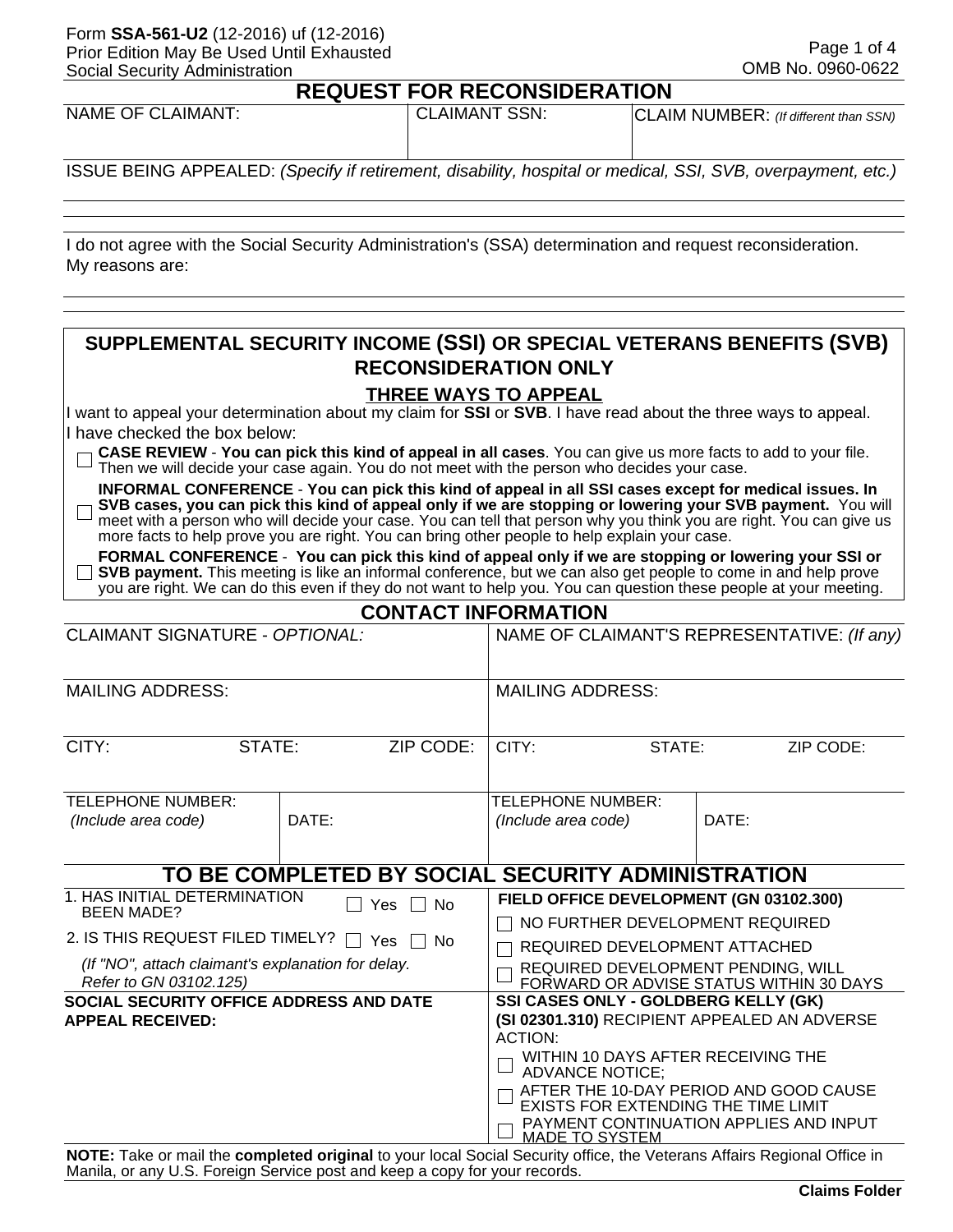# **ADMINISTRATIVE ACTIONS THAT ARE INITIAL DETERMINATIONS (See GN03101.070, GN03101.080, and SI04010.010)**

**NOTE:** These lists cover the vast majority of administrative actions that are initial determinations. However, they are not all inclusive.

# **Title II**

- 1. Entitlement or continuing entitlement to benefits;
- 2. Reentitlement to benefits;
- 3. The amount of benefit;
- 4. A recomputation of benefit;
- 5. A reduction in disability benefits because benefits under a worker's compensation law were also received;
- 6. A deduction from benefits on account of work;
- 7. A deduction from disability benefits because of claimant's refusal to accept rehabilitation services;
- 8. Termination of benefits;
- 9. Penalty deductions imposed because of failure to report certain events;
- 10. Any overpayment or underpayment of benefits;
- 11. Whether an overpayment of benefits must be repaid;
- 12. How an underpayment of benefits due a deceased person will be paid;
- 13. The establishment or termination of a period of disability;
- 14. A revision of an earnings record;
- 15. Whether the payment of benefits will be made, on the claimant's behalf to a representative payee, u unless the claimant is under age 18 or legally incompetent;
- 16. Who will act as the payee if we determine that representative payment will be made;
- 17. An offset of benefits because the claimant previously received Supplemental Security Income payments for the same period;
- 18. Whether completion of or continuation for a specified period of time in an appropriate v vocational rehabilitation program will significantly increase the likelihood that the claimant will not have to return to the disability benefit rolls and thus, whether the claimant's benefits may be continued even though the claimant is not disabled;
- 19. Nonpayment of benefits because of claimant's confinement for more than 30 continuous days in a jail, prison, or other correctional institution for conviction of a criminal offense;
- 20. Nonpayment of benefits because of claimant's confinement for more than 30 continuous days in a mental health institution or other medical facility because a court found the individual was not guilty for reason of insanity; a court found that he/she was incompetent to stand trial or was unable to stand trial for some other similar mental defect; or, a court found that he/she was sexually dangerous.

## **Title XVI**

- 1. Eligibility for, or the amount of, Supplemental Security Income benefits;
- 2. Suspension, reduction, or termination of Supplemental Security Income benefits;
- 3. Whether an overpayment of benefits must be repaid;
- 4. Whether payments will be made, on claimant's behalf to a representative payee, unless the claimant is under age 18, legally incompetent, or determined to be a drug addict or alcoholic;
- 5. Who will act as payee if we determine that representative payment will be made;
- 6. Imposing penalties for failing to report important information;
- 7. Drug addiction or alcoholism;
- 8. Whether claimant is eligible for special SSI cash benefits;
- 9. Whether claimant is eligible for special SSI eligibility status;
- 10. Claimant's disability; and
- 11. Whether completion of or continuation for a specified period of time in an appropriate vocational rehabilitation program will significantly increase the likelihood that claimant will not have to return to the disability benefit rolls and thus, whether claimant's benefits may be continued even though he or she is not disabled.

## **NOTE: Every redetermination which gives an individual the right of further review constitutes an initial determination.**

# **Title VIII** (See VB 02501.035)

- 1. Meeting or failing to meet the qualifying and/or entitlement factors for special veterans benefits (SVB);
- 2. Reduction, suspension or termination of SVB payments;
- 3. Applicability of a disqualifying event prior to SVB entitlement;
- 4. Administrative actions in SVB cases similar to those listed under Title II-items 3, 4, 10, 11 & 16.

# **Title XVIII**

- 1. Entitlement to hospital insurance benefits and to enrollment for supplementary medical insurance benefits;
- 2. Disallowance (including denial of application for HIB and denial of application for enrollment for SMIB);
- 3. Termination of benefits (including termination of entitlement to HI and SMI).
- 4. Initial determinations regarding Medicare Part B income-related premium subsidy reductions.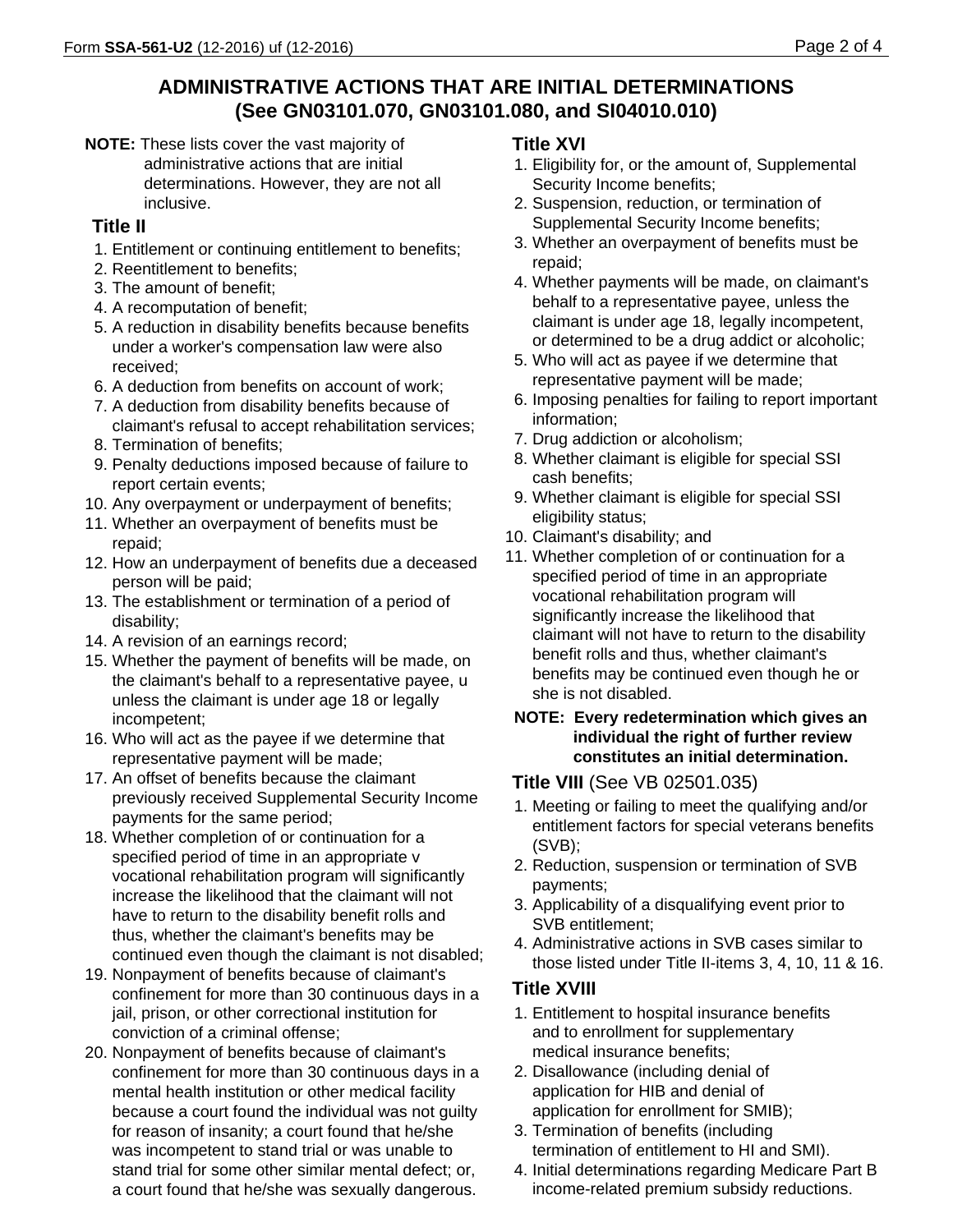#### Form **SSA-561-U2** (12-2016) uf (12-2016) Prior Edition May Be Used Until Exhausted Social Security Administration

#### **REQUEST FOR RECONSIDERATION**

| <b>NAME OF CLAIMANT:</b> | <b>CLAIMANT SSN:</b> | CLAIM NUMBER: (If different than SSN) |  |  |  |  |
|--------------------------|----------------------|---------------------------------------|--|--|--|--|
|                          |                      |                                       |  |  |  |  |

ISSUE BEING APPEALED: *(Specify if retirement, disability, hospital or medical, SSI, SVB, overpayment, etc.)*

I do not agree with the Social Security Administration's (SSA) determination and request reconsideration. My reasons are:

## **SUPPLEMENTAL SECURITY INCOME (SSI) OR SPECIAL VETERANS BENEFITS (SVB) RECONSIDERATION ONLY**

### **THREE WAYS TO APPEAL**

I want to appeal your determination about my claim for **SSI** or **SVB**. I have read about the three ways to appeal. I have checked the box below:

| $\Box$ CASE REVIEW - You can pick this kind of appeal in all cases. You can give us more facts to add to your file. |  |  |
|---------------------------------------------------------------------------------------------------------------------|--|--|
| $\Box$ Then we will decide your case again. You do not meet with the person who decides your case.                  |  |  |

**INFORMAL CONFERENCE** - **You can pick this kind of appeal in all SSI cases except for medical issues. In SVB cases, you can pick this kind of appeal only if we are stopping or lowering your SVB payment.** You will П meet with a person who will decide your case. You can tell that person why you think you are right. You can give us more facts to help prove you are right. You can bring other people to help explain your case.

**FORMAL CONFERENCE** - **You can pick this kind of appeal only if we are stopping or lowering your SSI or SVB payment.** This meeting is like an informal conference, but we can also get people to come in and help prove you are right. We can do this even if they do not want to help you. You can question these people at your meeting.

|--|

| <b>CLAIMANT SIGNATURE - OPTIONAL:</b>                              |        |                                                                                      | NAME OF CLAIMANT'S REPRESENTATIVE: (If any)                     |                                         |       |                                         |
|--------------------------------------------------------------------|--------|--------------------------------------------------------------------------------------|-----------------------------------------------------------------|-----------------------------------------|-------|-----------------------------------------|
| <b>MAILING ADDRESS:</b>                                            |        |                                                                                      | <b>MAILING ADDRESS:</b>                                         |                                         |       |                                         |
| CITY:                                                              | STATE: | ZIP CODE:                                                                            | CITY:<br>STATE:<br>ZIP CODE:                                    |                                         |       |                                         |
| TELEPHONE NUMBER:                                                  |        |                                                                                      | TELEPHONE NUMBER:                                               |                                         |       |                                         |
| (Include area code)                                                | DATE:  |                                                                                      | (Include area code)                                             |                                         | DATE: |                                         |
|                                                                    |        |                                                                                      |                                                                 |                                         |       |                                         |
|                                                                    |        | TO BE COMPLETED BY SOCIAL SECURITY ADMINISTRATION                                    |                                                                 |                                         |       |                                         |
| 1. HAS INITIAL DETERMINATION<br><b>BEEN MADE?</b>                  |        | Yes $\Box$ No                                                                        |                                                                 | FIELD OFFICE DEVELOPMENT (GN 03102.300) |       |                                         |
|                                                                    |        |                                                                                      |                                                                 | NO FURTHER DEVELOPMENT REQUIRED         |       |                                         |
| 2. IS THIS REQUEST FILED TIMELY? $\Box$ Yes $\Box$ No              |        |                                                                                      |                                                                 | REQUIRED DEVELOPMENT ATTACHED           |       |                                         |
| (If "NO", attach claimant's explanation for delay.                 |        |                                                                                      |                                                                 | REQUIRED DEVELOPMENT PENDING, WILL      |       |                                         |
| Refer to GN 03102.125)                                             |        |                                                                                      |                                                                 |                                         |       | FORWARD OR ADVISE STATUS WITHIN 30 DAYS |
| SOCIAL SECURITY OFFICE ADDRESS AND DATE<br><b>APPEAL RECEIVED:</b> |        | SSI CASES ONLY - GOLDBERG KELLY (GK)<br>(SI 02301.310) RECIPIENT APPEALED AN ADVERSE |                                                                 |                                         |       |                                         |
|                                                                    |        | <b>ACTION:</b>                                                                       |                                                                 |                                         |       |                                         |
|                                                                    |        | WITHIN 10 DAYS AFTER RECEIVING THE<br><b>ADVANCE NOTICE:</b>                         |                                                                 |                                         |       |                                         |
|                                                                    |        | AFTER THE 10-DAY PERIOD AND GOOD CAUSE<br>EXISTS FOR EXTENDING THE TIME LIMIT        |                                                                 |                                         |       |                                         |
|                                                                    |        |                                                                                      | PAYMENT CONTINUATION APPLIES AND INPUT<br><b>MADE TO SYSTEM</b> |                                         |       |                                         |

**NOTE:** Take or mail the **completed original** to your local Social Security office, the Veterans Affairs Regional Office in Manila, or any U.S. Foreign Service post and keep a copy for your records.